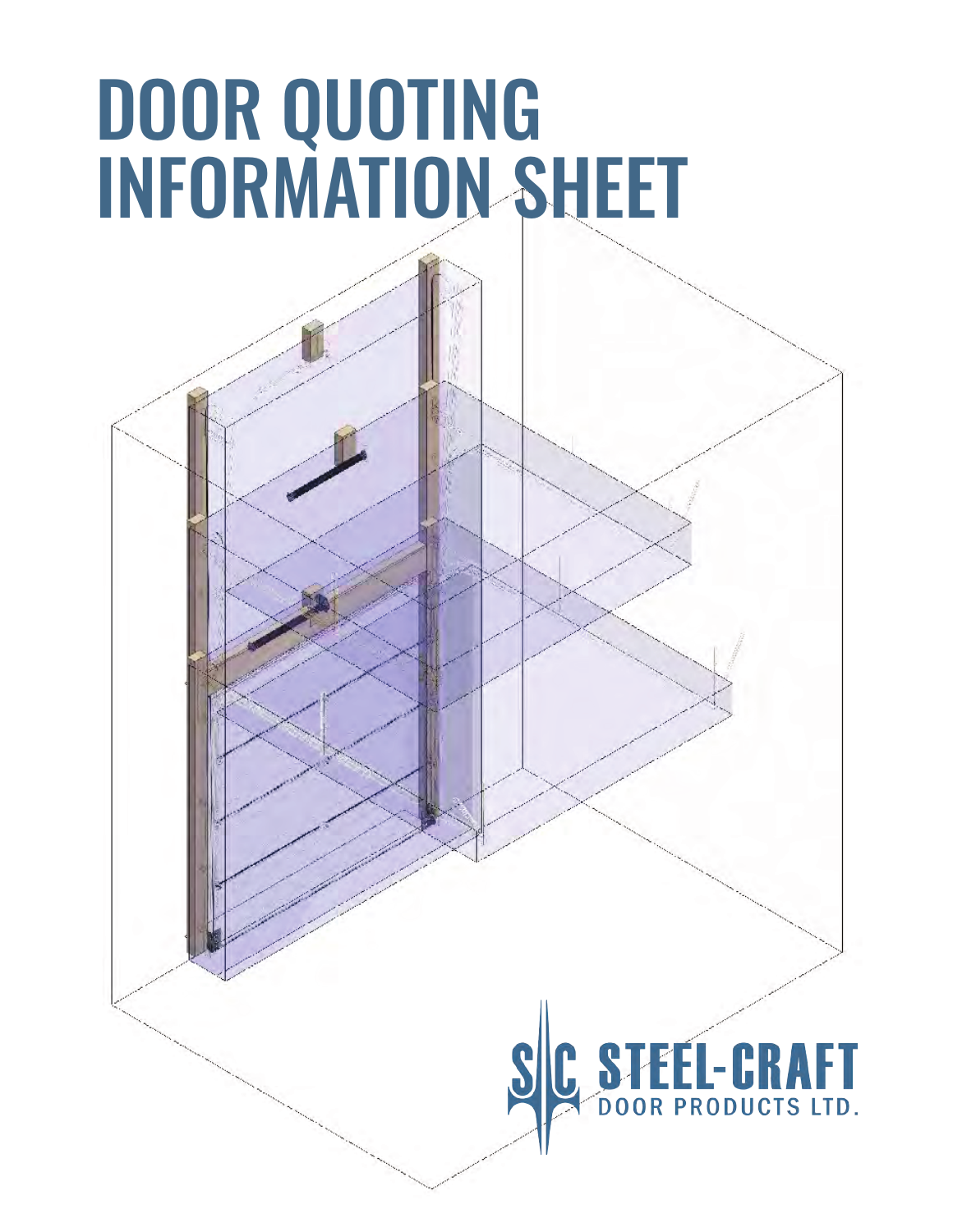| 1                    | <b>Job Information</b>                                                                                                                                                                                                                                                          |        |               |               | Date:                                        |            |                                                                                                                                                          |  |  |
|----------------------|---------------------------------------------------------------------------------------------------------------------------------------------------------------------------------------------------------------------------------------------------------------------------------|--------|---------------|---------------|----------------------------------------------|------------|----------------------------------------------------------------------------------------------------------------------------------------------------------|--|--|
|                      |                                                                                                                                                                                                                                                                                 |        |               |               |                                              |            |                                                                                                                                                          |  |  |
|                      | <b>Retail Customer:</b>                                                                                                                                                                                                                                                         |        |               |               | Install Company:                             |            |                                                                                                                                                          |  |  |
|                      |                                                                                                                                                                                                                                                                                 |        |               |               |                                              |            |                                                                                                                                                          |  |  |
|                      | <b>Contact Name:</b><br>Address:                                                                                                                                                                                                                                                |        |               |               | <b>Contact Name:</b><br><b>Phone Number:</b> |            |                                                                                                                                                          |  |  |
|                      | <b>Phone Number:</b>                                                                                                                                                                                                                                                            |        |               |               | Email:                                       |            |                                                                                                                                                          |  |  |
|                      | Email:                                                                                                                                                                                                                                                                          |        |               |               |                                              |            |                                                                                                                                                          |  |  |
|                      | <b>Job Site Address:</b>                                                                                                                                                                                                                                                        |        |               |               |                                              |            |                                                                                                                                                          |  |  |
|                      | <b>Required Date:</b>                                                                                                                                                                                                                                                           |        |               |               |                                              |            |                                                                                                                                                          |  |  |
|                      |                                                                                                                                                                                                                                                                                 |        |               |               |                                              |            |                                                                                                                                                          |  |  |
|                      | Quote #:                                                                                                                                                                                                                                                                        |        |               |               | Purchase Order #:                            |            |                                                                                                                                                          |  |  |
|                      | Sales Order #:                                                                                                                                                                                                                                                                  |        |               |               |                                              |            |                                                                                                                                                          |  |  |
| 2                    | <b>Door Specifications</b>                                                                                                                                                                                                                                                      |        |               |               |                                              |            |                                                                                                                                                          |  |  |
|                      |                                                                                                                                                                                                                                                                                 |        |               |               |                                              |            |                                                                                                                                                          |  |  |
|                      | Width:                                                                                                                                                                                                                                                                          |        |               |               | Height:                                      |            |                                                                                                                                                          |  |  |
|                      | Style:                                                                                                                                                                                                                                                                          |        |               |               | Color:                                       |            |                                                                                                                                                          |  |  |
|                      | Windows:                                                                                                                                                                                                                                                                        | Yes/No |               |               | <b>Placement of windows:</b>                 |            |                                                                                                                                                          |  |  |
|                      | - No. of rows of windows:                                                                                                                                                                                                                                                       |        |               |               |                                              |            |                                                                                                                                                          |  |  |
|                      | - No. of windows per row:                                                                                                                                                                                                                                                       |        |               |               |                                              | TOP        | Sketch Window Placment                                                                                                                                   |  |  |
|                      | - Frame Color:<br>Yes/No                                                                                                                                                                                                                                                        | Yes/No |               |               |                                              |            |                                                                                                                                                          |  |  |
|                      | - Insert Color:                                                                                                                                                                                                                                                                 |        |               |               |                                              |            | Sketch Window Placment                                                                                                                                   |  |  |
|                      | Glass:                                                                                                                                                                                                                                                                          |        |               |               |                                              |            | Sketch Window Placment                                                                                                                                   |  |  |
|                      | - Glass panes                                                                                                                                                                                                                                                                   | Single | <b>Double</b> | <b>Triple</b> |                                              |            |                                                                                                                                                          |  |  |
|                      | - Glass Color/Tint:<br>- Mutin Bar Style:                                                                                                                                                                                                                                       | Yes/No |               |               |                                              |            | Sketch Window Placment                                                                                                                                   |  |  |
|                      | - Mutin Bar Colour:                                                                                                                                                                                                                                                             |        |               |               |                                              | <b>BTM</b> | Sketch Window Placment                                                                                                                                   |  |  |
|                      |                                                                                                                                                                                                                                                                                 |        |               |               |                                              |            |                                                                                                                                                          |  |  |
|                      |                                                                                                                                                                                                                                                                                 |        |               |               |                                              |            |                                                                                                                                                          |  |  |
| 3                    | <b>Door Space/Door Envelope Dimensions</b>                                                                                                                                                                                                                                      |        |               |               |                                              |            |                                                                                                                                                          |  |  |
|                      |                                                                                                                                                                                                                                                                                 |        |               |               |                                              |            |                                                                                                                                                          |  |  |
|                      |                                                                                                                                                                                                                                                                                 |        |               |               |                                              |            | Door Space restrictions will determine what Lift Type(s) you can choose, Refer to the standard drawings on the back of this form to choose the lift type |  |  |
|                      | that fits your application needs and fill in ALL dimensions that apply below.                                                                                                                                                                                                   |        |               |               |                                              |            |                                                                                                                                                          |  |  |
|                      | (A) Floor to Lowest Overhead Obstacle:                                                                                                                                                                                                                                          |        |               |               |                                              |            |                                                                                                                                                          |  |  |
|                      | (B) Top of Door Opening to Lowest Overhead Obstacle:<br>(C) Left side of Door Opening to Closest Obstruction:<br>(D) Right side of Door Opening to Closest Obstruction:<br>(E) Door wall to Closest Obstruction:<br>(F) Finished Opening height:<br>(W) Finished Opening width: |        |               |               |                                              |            |                                                                                                                                                          |  |  |
|                      |                                                                                                                                                                                                                                                                                 |        |               |               |                                              |            |                                                                                                                                                          |  |  |
|                      |                                                                                                                                                                                                                                                                                 |        |               |               |                                              |            |                                                                                                                                                          |  |  |
|                      |                                                                                                                                                                                                                                                                                 |        |               |               |                                              |            |                                                                                                                                                          |  |  |
|                      |                                                                                                                                                                                                                                                                                 |        |               |               |                                              |            |                                                                                                                                                          |  |  |
|                      | (P) Pitch of Ceiling:                                                                                                                                                                                                                                                           |        |               |               |                                              |            |                                                                                                                                                          |  |  |
|                      | Door Envelope MUST be free and clear of any obstructions for proper installation and operation of overhead door system. Door                                                                                                                                                    |        |               |               |                                              |            |                                                                                                                                                          |  |  |
|                      | Envelope is Door Specific and changes based on door weight, and Lift Type. Refer to sample drawings for examples of the required                                                                                                                                                |        |               |               |                                              |            |                                                                                                                                                          |  |  |
| <b>Door Envelope</b> |                                                                                                                                                                                                                                                                                 |        |               |               |                                              |            |                                                                                                                                                          |  |  |
|                      |                                                                                                                                                                                                                                                                                 |        |               |               |                                              | X          |                                                                                                                                                          |  |  |
|                      | Lift Type Preferred:<br>Standard Lift                                                                                                                                                                                                                                           |        |               |               |                                              |            |                                                                                                                                                          |  |  |

| ______________________    |                              |  |         |      |
|---------------------------|------------------------------|--|---------|------|
| <b>Standard Lift</b>      |                              |  |         |      |
|                           | a. Flag Track                |  |         |      |
|                           | b. Symmetrical               |  |         |      |
|                           | c. Low headroom Quick Close  |  |         |      |
|                           | d. Low headroom double track |  |         |      |
| <b>High Lift</b>          |                              |  | Amount: | XX'' |
| <b>Full Vertical Lift</b> |                              |  |         |      |
| <b>Pitch Lift</b>         |                              |  | Pitch:  |      |

*Note: For Residential Sites please fill out the Blue information sections. For Commerical Sites please fill out ALL information.*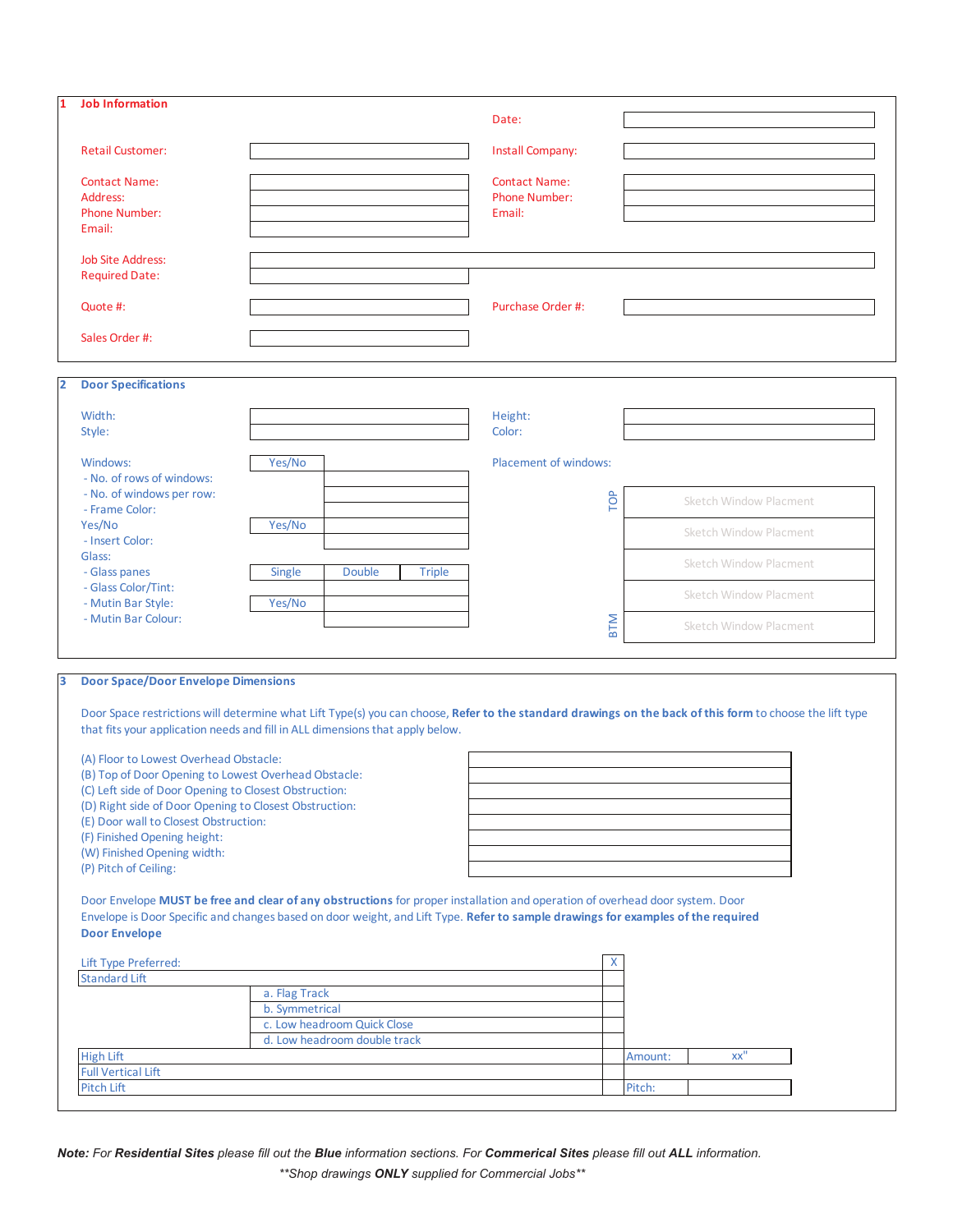| <b>Door Mounting Specifications</b><br>4                     | 8a Door Operation Options - (Commercial)                      |
|--------------------------------------------------------------|---------------------------------------------------------------|
|                                                              |                                                               |
| <b>Building Wall Framing Construction:</b><br>X              | Commercial/Industrial:                                        |
| Wood                                                         | Chain Hoist                                                   |
| Steel                                                        | Single Reduction                                              |
| Concrete                                                     | Double Reduction                                              |
| <b>Brick</b><br><b>Cinder Block</b>                          | <b>Electric Operator</b>                                      |
|                                                              | 120 208/240 480 575<br>Voltage                                |
| <b>Building Ceiling Construction:</b><br>X                   | Phase                                                         |
| <b>Wood</b><br>Truss:                                        | Single<br>Double                                              |
| Steel                                                        | <b>Rail Mount</b>                                             |
|                                                              | <b>Wall Mount</b>                                             |
| Concrete:<br>Precast                                         | Left<br>Right                                                 |
| Pour In Place (Steel Pan)                                    | <b>Trolly Mount</b>                                           |
|                                                              |                                                               |
| Ceiling Finish:<br>None                                      | Side Lock                                                     |
| Drywall                                                      | Manual                                                        |
| Metal panels                                                 | Electric                                                      |
|                                                              |                                                               |
| <b>Mounting Options - (Commercial)</b>                       | 9<br><b>Shop Drawings</b>                                     |
| If door mounting options are unknown discuss with SteelCraft |                                                               |
| Sales representative                                         | 1. Shop Drawings will NOT be started until ALL mandatory      |
| X                                                            | data is supplied above and SIGNED OFF by both the Install     |
| Angle Mount                                                  | Contractor AND the End Customer                               |
| Reverse Angle Mount                                          |                                                               |
|                                                              |                                                               |
|                                                              | 2. If Door site changes after signed off drawings are         |
| <b>Torsion Options</b>                                       | submitted a change order form MUST be filled out and          |
| X                                                            | signed along with a new Site Detail Form. Re-work charges     |
| <b>Standard cycles</b><br>10000                              | may apply.                                                    |
| <b>High cycles</b><br>25000<br>50000<br>100000               |                                                               |
|                                                              |                                                               |
|                                                              | 3. If the site changes after production of door has begun all |
| <b>Safety Options - (Commerical)</b><br>X                    | additional costs will be tallied and forwaded to purchaser.   |
| Reverse Safety Edge                                          | Door(s) will not ship until updated PO is received.           |
| Pnuematic Safety Edge                                        |                                                               |
| <b>Extra Photo Sensors</b>                                   |                                                               |
|                                                              | $\overline{\mathsf{x}}$<br>х                                  |
|                                                              | No<br>Shop Drawing Required<br>Yes                            |
| 8a Door Operation Options - (Residential)                    |                                                               |
|                                                              | SAE<br>Drawing Units required<br>Metric                       |
| Residential:<br>Χ                                            |                                                               |
| <b>Electric Operator</b>                                     |                                                               |
| 120<br>240<br>Voltage                                        | Sign Off                                                      |
| <b>Rail Mount</b>                                            |                                                               |
| <b>Belt</b><br>Chain                                         | Installer/Contractor<br><b>Date</b>                           |
| <b>Wall mount</b>                                            |                                                               |
| Left<br><b>Right</b>                                         | Print                                                         |
|                                                              | Signature                                                     |
| <b>Side Lock</b>                                             |                                                               |
| Manual                                                       | <b>End Customer</b>                                           |
| Electric                                                     |                                                               |
|                                                              | Print                                                         |
| Notes:                                                       | Signature                                                     |
|                                                              |                                                               |
|                                                              |                                                               |
|                                                              |                                                               |
|                                                              |                                                               |
|                                                              |                                                               |